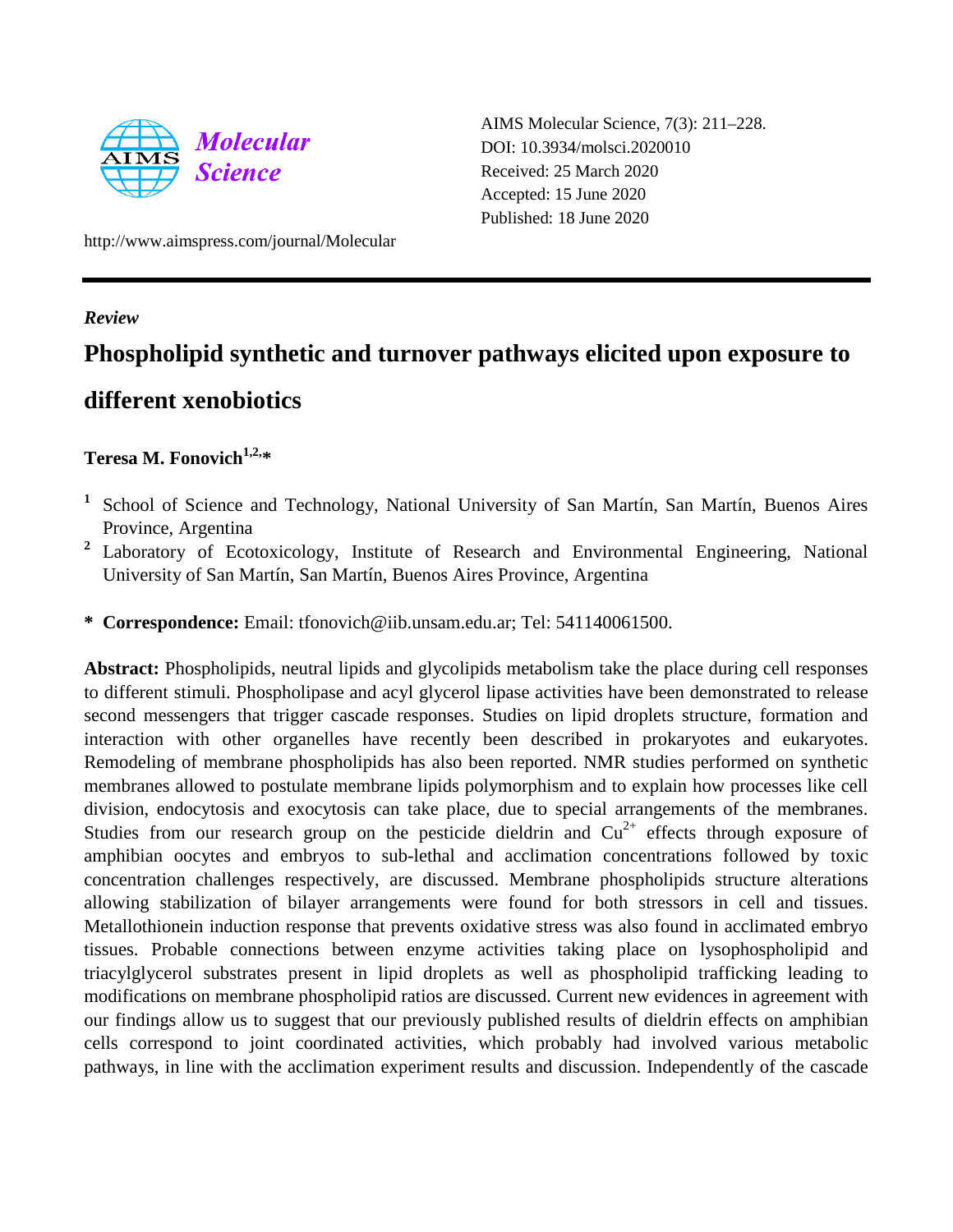responses each toxicant is able to elicit, lipids play an important role in cell responses, both through rapid turnover and final stabilization of membrane bilayers.

**Keywords:** phospholipid; triacylglycerol; lipid droplet; lipid polymorphism; membrane; dieldrin; Cu<sup>2+</sup>

## **1. Introduction**

The first approach to the study of lipids commonly divides them into two major categories, according to two major functions in the cell or tissue: phospholipids (glycerophospholipids and sphingomyelin (SPH)) as integral components of cell membranes and neutral glycerides as energy storage molecules. Other lipids that can be found in living organisms are often called "lipids containing other functional groups".

Membrane protein activities lay both on individual interactions with lipids according to their characteristics and on mechanical forces such as lateral pressure or membrane curvature stress, which depend on specific lipids content but not on direct interaction with them. Some reported examples are phosphatidylethanolamine (PE) induced physical curvature stress, which can fully activate conformational changes in rhodopsin [1] and local membrane curvature induced by surface topography resulting in actin reorganization, through curvature-sensing protein FBP17 activity [2].

In mammalian cell membranes, cholesterol is the key to their adaptation to the need for changes in fluidity, rather than rapid incorporation of more saturated or unsaturated fatty acids as occurs in bacteria [3]. Lipid rafts have more recently been described as specialized supramolecular structures containing lipids and integral proteins, with large amounts of SPH and cholesterol that also contribute to the best environment for proteins activity [4,5]. Phospholipid polymorphism has contributed in recent decades to the knowledge of changes in the structure of the membrane that take place during processes like cell division, endocytosis, exocytosis, etc.

De novo synthesis and turnover pathways had generally been studied as separated events and especially considering to design protocols according to the duration of the responses and the stimuli eliciting them. However, a variety of new evidences describe reactions that take place between many membrane phospholipids and other polar and non-polar lipids. In addition, de novo synthesis and turnover pathways do not appear to be as clearly separated events. The aim of the present review is to provide a renewed insight into various mechanisms of phospholipid and neutral lipid metabolism, with a special focus on the activities of phospholipases and acyltransferases as well as on lipid droplets and their roles. Additional attention is paid to explore the possible coordinated responses that take place on protein activities and lipid metabolism triggered to decrease different toxic effects of xenobiotic substances.

## **2. Phospholipids synthesis and turnover**

Different authors have extensively described de novo synthesis of phospholipids and neutral glycerides from glycerol-3-phosphate, as well as common pathways between different organisms, from prokaryotes to multiple cell organisms, including plants and vertebrates, describing phosphatidic acid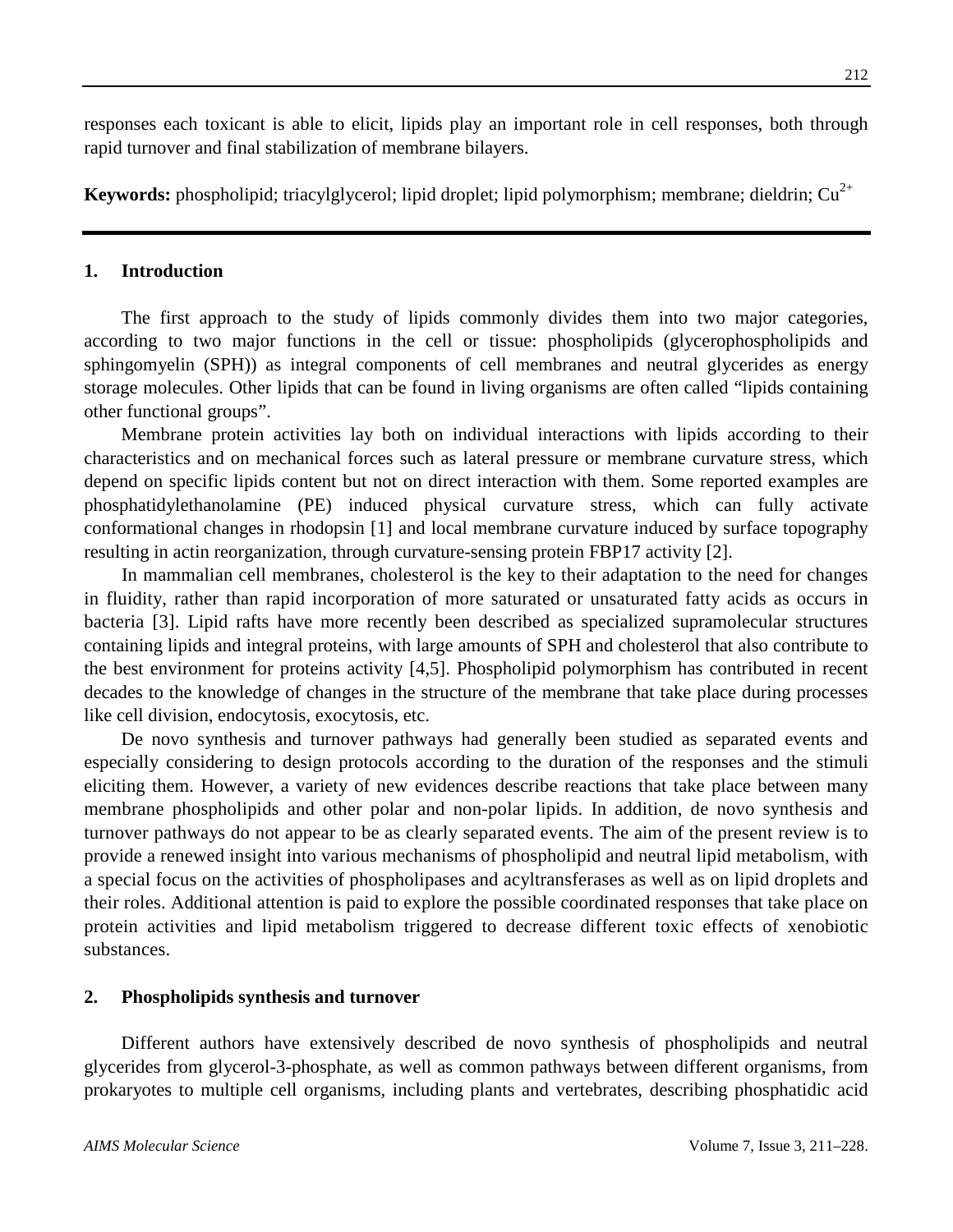(PA) as an intermediate of both types of lipids [6]. In fact, PA is a minor phospholipid in most of the living organisms, located in the middle of various synthetic routes, which hydrolysis can rapidly be activated in response to different stimuli. Yeasts share some lipid synthesis pathways with bacteria as PE and phosphatidylglycerol (PG) ones, which depend on cytidine diphosphate-diacylglycerol (CDP-DAG) formation, keep cardiolipin (CL) synthesis as the rest of eukaryotes and also utilize the mammalian pathways for the synthesis of phosphatidylinositol (PI), PE and phosphatidylcholine (PC). Modifications of the polar head functional groups from phosphatidylserine (PS) to render PE and afterwards PC, and a common pathway from PA to diacylglycerol (DAG), in *Saccharomyces* [7] as well as in mammalians cells, had been demonstrated in the past and recently corroborated [8]. The Kennedy pathway involves DAG formation from PA and its reaction with CDP-choline or CDP-ethaolamine to form PC and PE. On the other hand, the CDP-DAG pathway consists on the reaction between these molecules (also formed from PA) with polar head groups which were not previously activated, especially for PI and PS synthesis.

Alterations in the pathways involving lipid polar head modifications have been reported as a consequence of the exposure of tissues or cells to different stressors.

Biocide tributyltin (TBT) effects on *Cunninghamella elegans* revealed modifications in phospholipids content originated both in shifts on the CDP-DAG pathway (increased PI/PE ratio) and in phospholipase D (PLD) activation rendering and increase in PA concomitantly with decreased PE content [7]. Carman and Han [9] have recently demonstrated that this last pathway is fully activated also for the synthesis of PE and PC in yeasts (used as a model of eukaryotic cells), which were grown without choline or ethanolamine. These authors also described how the synthesis of triacylglycerol (TAG) and phospholipids is regulated by the enzyme phosphatidic acid phosphatase (PAP), through directing the synthesis towards TAG. In turn, when PAP is not active and PA accumulates, the expression of PS synthase is activated through CHO1 expression, redirecting the synthetic process to the formation of PS, PE and PC. Zhang et al. [10] also studied PAP commonly called lipins (1, 2 and 3). They found that lipins 2/3 are responsible for enterocyte TAG formation and targeting to chylomicrons, and that their deficiency causes PA accumulation as well as altered membrane phospholipid composition.

Phosphatidylinositol 4,5-bisphosphate (PIP<sub>2</sub> or PI4,5P<sub>2</sub>) is a lipid mediator whose rapid hydrolysis had been recognized to take place by phospholipase C (PLC) activation, after various stimuli on the plasmatic membrane of several living organisms, which generate the soluble second messenger inositol triphosphate  $(\text{IP}_3)$  and 1,2-diacylglicerol (1,2-DAG) [11]. We had studied in amphibians both PIP<sub>2</sub> and phosphatidylinositol 4-monophosphate (PIP or PI4-P) turnover, as well as their alteration due to exposure to pesticides [12,13]. Other localizations and functions have been recently discovered for different inositol lipids. Phosphatidylinositol 3-monophosphate (PI-3P), PI4-P and phosphatidylinositol 3,5-bisphosphate (PI3,5-P2) are concentrated in endosomes and Golgi membranes. Binding PI4-P to GOLPH3 protein participates in Golgi function during cell migration processes. PI3,5-P<sub>2</sub> formation from PI3-P is regulated by myotubularin and a myotubularin related protein and plays an important role in autophagy. Not only IP<sub>3</sub> formed form PI4,5-P<sub>2</sub> but also PI3,5-P<sub>2</sub> response to external stimuli, producing PI, are involved in  $Ca^{2+}$  mobilization from intracellular stores. Phosphatidylinositol 5-monophosphate (PI5-P) can be formed from PI4,5-P<sub>2</sub> and PI3,5-P<sub>2</sub> and is an important effector during nuclear membrane signaling and dynamics [11].

A minor pool of PC molecules can also be hydrolyzed by PLC activation allowing the formation of 1,2-DAG and soluble phosphocholine and by the activity of PLD liberating PA and choline. It was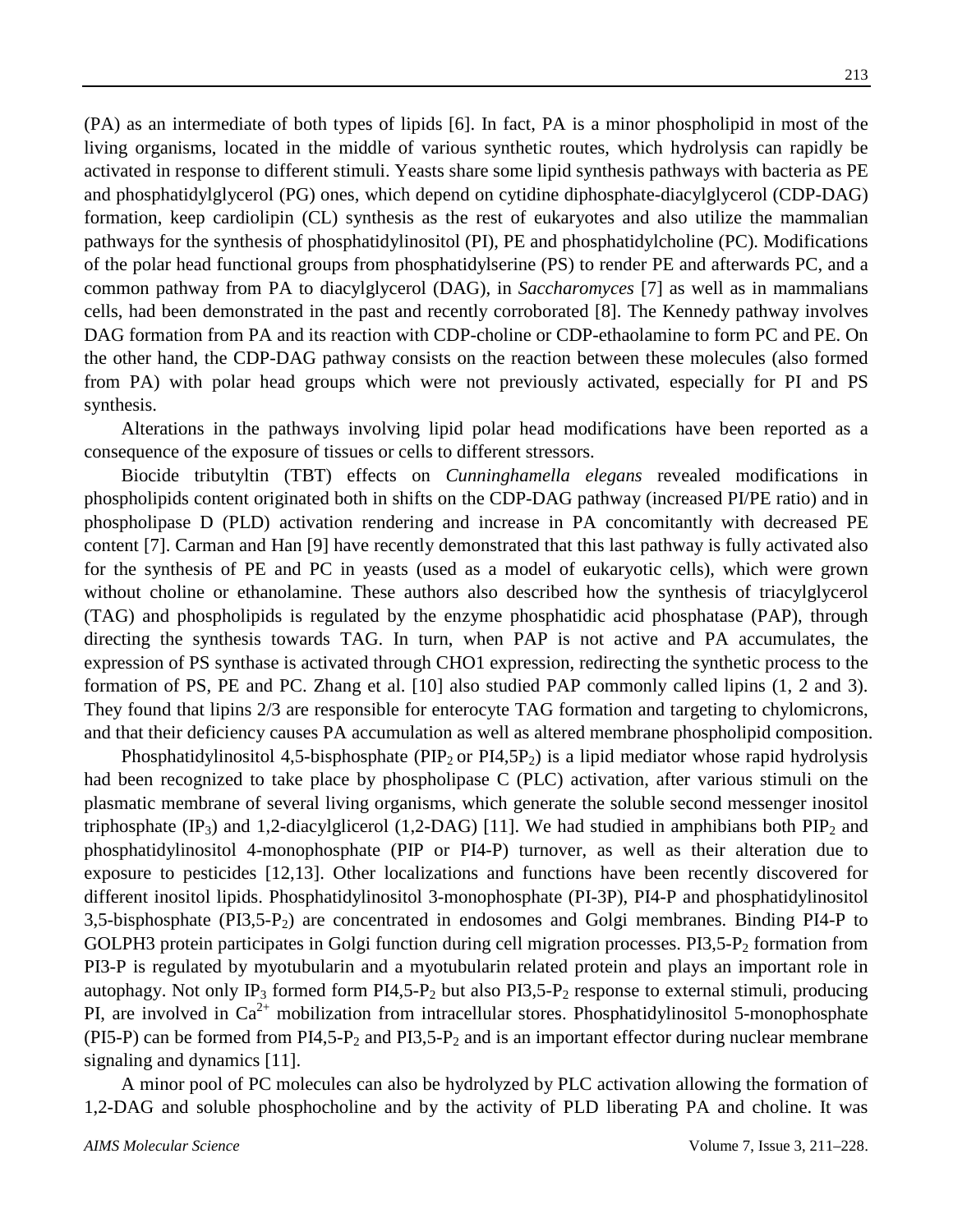demonstrated that different agonists were able to elicit those responses. As an example, we had demonstrated dieldrin effect on in vitro PLC mediated hydrolysis of PC [12]. Nishio et al. [14] had found a 200% increase in 1,2-DAG content in human lung adenocarcinoma cells treated with *cis*-Diamminedichloro,Platinum(II)(CDDP) and at the same time, 2,5 folds increase in PC specific PLC activity.

Although the replacement of phospholipids by sulpho and galactolipids had been demonstrated in plants, as adaptive processes on phosphate-limiting soil, and PA and DAG formation had also been described under such conditions, it was not clear how DAG was formed [15,16]. Sulfoquinovosyl diacylglycerol, ornithine-containing lipids, and diacylglyceryl trimethylhomoserine (DGTS) are phosphorus-free lipids formed in *Sinorhizobium meliloti*. These molecules replace phospholipids and allow inorganic phosphate released from this source, to be used for the synthesis of other molecules, under phosphorus deprivation conditions. Zavaleta-Pastor [17] have worked on this issue and has described membrane lipid remodeling from PE and PC in *Sinorhizobium meliloti*, due to PLC activity under phosphate limiting conditions, leading to the formation of diacylglyceryl-homoserine (DGHS) and DGTS.

# **3. Phospholipase, triacylglycerol lipase and acyltransferase activities exchanging fatty acid moieties**

Phospholipases A (PLAs) activities and their physiological roles in signal transduction pathways had been extensively described. Early studies described phospholipase  $A_2$  (PLA<sub>2</sub>)-mediated release of arachidonic acid from the ester union at the sn-2 position of the glycerol moiety of phospholipids, and posterior synthesis and secretion of prostaglandins, leukotrienes or thromboxanes. These mediators secretion constitute well-known mechanisms involved in cell-cell communication [18]. Phospholipase  $A_1$  (PLA<sub>1</sub>)-mediated production of lysophospholipids and fatty acids have been shown to be conserved in diverse organisms and lysophospholipids have been demonstrated to have multiple functions in different tissues. Phospholipase B (PLB) is the name given to the enzyme that is capable of hydrolyzing fatty acids from both positions (sn-1 and sn-2). However, its activity is sometimes considered as the sum of a PLA activity followed by a lysophospholipase one. On the other hand, some activities described at the beginning as PLA ones, later have been shown to hydrolyze fatty acids from both sn-1 and sn-2 glycerol positions (outer-membrane PLA from *E. coli* and other bacteria) [19]. The activities of PLA and B in Fungi have been reported not only to participate in signal transduction, but also in cell-cell communication. PLA<sub>2</sub> released from cells can play roles in nutrient acquisition and tissue invasion and also in the modulation of host´s immune response [20].

In an attempt to understand most probable effects of the pesticide dieldrin both on de novo synthesis and turnover of major phospholipids, we had exposed amphibian oocytes to the pesticide, after they had been obtained from adult females injected one day before with  ${}^{3}H$ -glyceride or  ${}^{3}H$ -palmitic acid together with hormones that induced ovulation. Our results lead us to suggest that the pesticide inhibited de novo synthesis of all phospholipids, without affecting neutral lipids. At the same time, exposure to dieldrin was apparently responsible of a transacylation process that took place from TAG to phospholipids, producing a significant increase in PC and PE <sup>3</sup>H-Palmitate labeling. An in vitro assay which demonstrated that lysophosphatidylcholine (LPC) and lysophosphatidylethanolamine (LPE) were efficiently acylated in the presence of the pesticide and microsomal fraction obtained from amphibian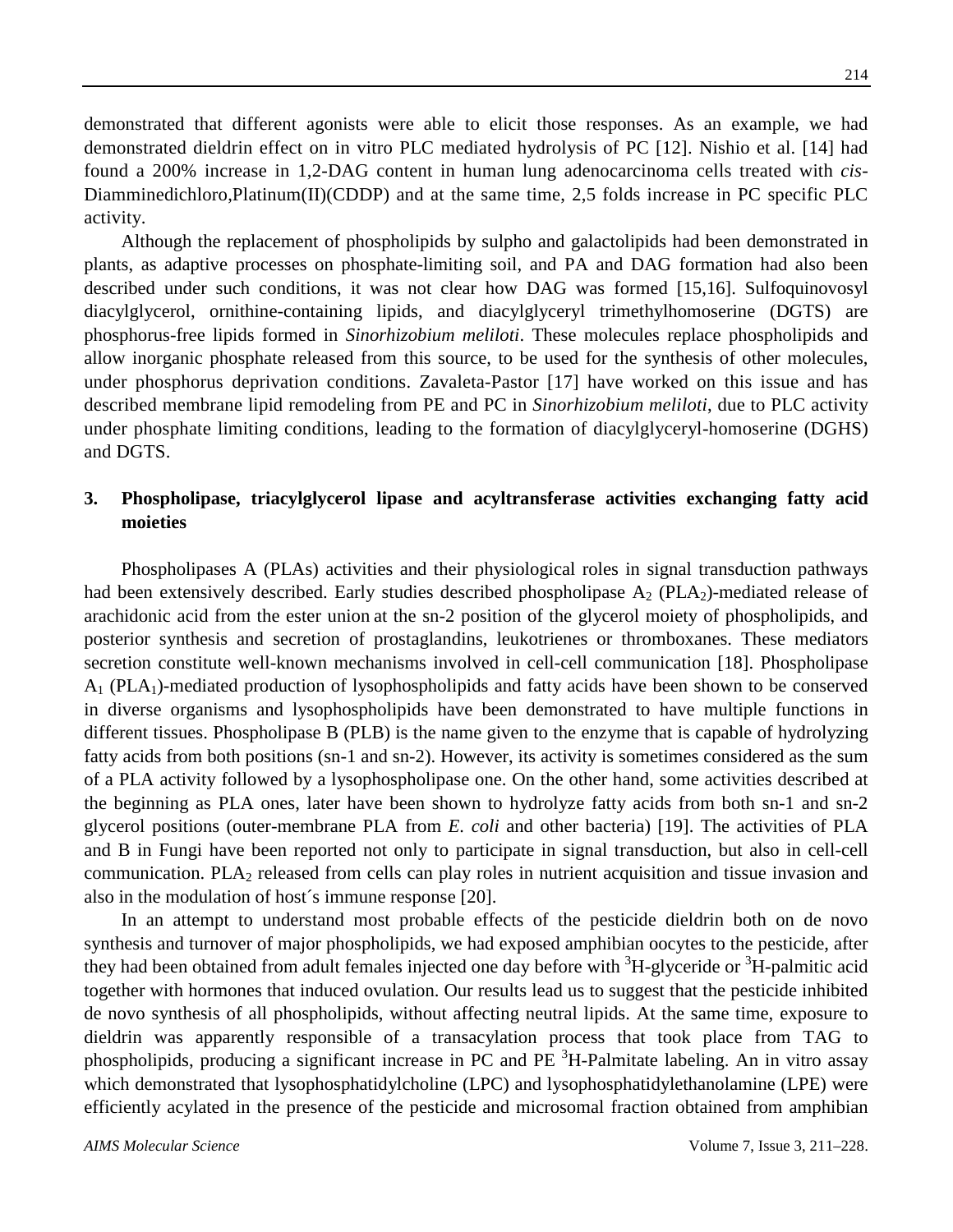oocytes, leads us to suggest that these lysophospholipids could be the substrates for the transacylation pathway involving the activity of a triacyl glycerol:phospholipid acyl transferase that we found after in vivo treatment of the oocytes [21]. Lysolipids are minor constituents in most cells. However, the presence of lysophosphaditic acid (LPA) has been reported to be essential during reproduction of different species; through activation of its G protein coupled receptor LPAR 1–6 [22,23]. The cellular activities controlled by LPA signaling are diverse, including proliferation, cell motility, chemotaxis, tumor invasion, gap-junction closure, tight junction opening, etc. [24]. Lysophospholipids importance in plants has also been described. Jasieniecka-Gazarkiewicz et al. [25] have recently demonstrated in *Arabidopsis* the contribution of lysophosphatidylethanolamine transferase 1 and 2 activities to plant growth, by supplying adequate amounts of PE and PC from LPE and ether analogs of LPC respectively.

#### **4. Phospholipid polymorphism**

The polar lipids polymorphism was described some decades ago, based on  ${}^{31}P\text{-NMR}$  spectra obtained from aqueous dispersions of different amounts PC and PE, subjected to variations in temperature,  $Ca^{2+}$  concentration and other conditions [26], and confirmed lately in living cells. While PC, SPH, PS and PG were reported as molecules that favor the stabilization of the bilayer structure of artificial membranes; lysolipids favored micelle ones and PE,  $CL+Ca^{2+}$  and  $PA+Ca^{2+}$  (or these phospholipids at lower pH) lead to the formation of non-bilayer structures (HII hexagonal arrangements or cubic or rhombic ones). The emergence of these nonbilayer arrangements was postulated to take place in membranes from living organisms at the time when processes involving membrane invagination, such as cell division, membrane fusion and vesicle formation, occur.

Non-bilayer bacterial lipids such as PE with unsaturated alkyl chains and CL in the presence of divalent cations were also described. At the same time, the non-bilayer neutral lipid monoglucosyl diacyl glycerol (monoglucosyl-DAG) was reported, and diglucosyl diacyl glycerol (diglucosyl- DAG) was described to assume liquid ordered lα or lβ phase. In addition, wild type *E. coli* has been shown to adjust PE fatty acid content to increase or decrease its non-bilayer potential, being it higher when unsaturated fatty acids are more abundant [27].

Mitochondrial membranes contain all major classes of phospholipids. Inner membrane exhibits large amounts of non-bilayer phospholipids CL and PE and a highly conserved ratio of bilayer to nonbilayer phospholipids in most eukaryotic cells. The amounts of individual phospholipids vary according to different conditions; nevertheless, total amount of all of them does not change, allowing preservation of the membranes [28].

Following this line, Baker et al. [29] worked with yeasts mutants for PC and PE biosynthetic pathways and reported that, unlike CL, these phospholipids were not required for the formation of mitochondrial respiratory chain (MRC) supercomplex and that only non-bilayer forming PE but not bilayer forming PC was required for MRC complex III and IV activities. More recently, CL dependent non-bilayer structures that are formed in the inner membrane of mitochondria have been suggested to be generated and remodeled by cardiolipin-F0 (CL-F0) complexes in intact mitochondria [30]. Based on the <sup>31</sup>P-NMR spectra obtained working on isolated mitochondrial fractions or multilamellar liposomes, and <sup>1</sup>H-NMR spectra of unilamellar liposomes, these authors have proposed a new model for ATP synthase regulation by CL through non-bilayer structures which enhance proton translocation to the F0 sector.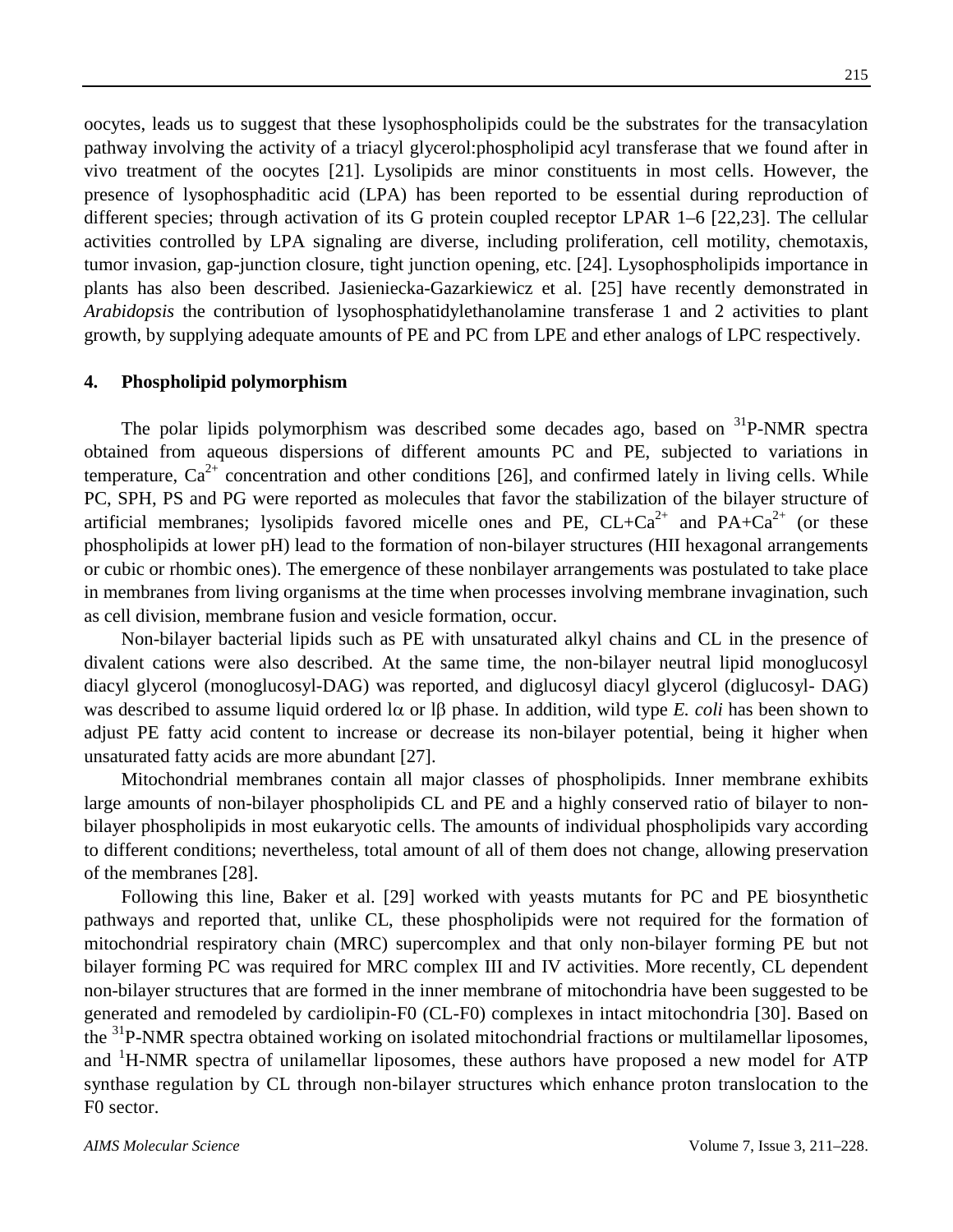All the enzymes involved in PE and CL synthesis and trafficking to mitochondrial inner membranes have been described. The classic Kennedy´s pathway taking place from cytosol and ER followed by translocation to mitochondria was described for PE. On the other hand, immature CL synthesis occurs in the mitochondria involving PA imported from ER through sequential activities of phosphatidylglicerol phosphate synthase Pgs1, phosphatidylglicerol phosphate phosphatase Gep4 and Crd1 cardiolipin synthase enzymes. Subsequently, the CL molecules reach maturity as the consequence of remodeling of its fatty acids moieties, through sequential activation of a CL-specific deacylase Cld1 and a transacylase Taz1 [28].

We have recently studied arachidonic acid incorporation into different phospholipids present in amphibian embryos which were previously acclimated to very low concentrations of copper and were then challenged with higher concentrations of the same metal [31]. Acclimated embryos showed low incorporation of arachidonic acid in the acidic phospholipid PA and in PE, which tend to allow the formation of hexagonal arrangements thus being classified as "non-bilayer" phospholipids, along with large incorporation in SPH, PS and PC, well-known "bilayer" ones. PC/PE radioactivity ratios increased from  $0.49 \pm 0.05$  in Control embryos to  $1.38 \pm 0.24$  and  $1.03 \pm 0.20$  in two different acclimation conditions. Taking these phospholipid polymorphism results together with metallothionein (MT) induction, which we also found in the same experiments, we have concluded that metal buffering ability and the fatty acids exchange of membrane must had protected the acclimated organisms when they were challenged. Similar results were obtained by Bernat et al. [7], who found changes in PC/PE concentration ratios in *C. elegans* of 1.42 to 1.93 for control and TBT treated organisms, respectively.

Unlike specific transacylation with arachidonic acid into PC and not into non-bilayer phospholipids that we have recently described, due to acclimation to copper [31], our previous findings demonstrated unspecific transacylation from TAG to phospholipids, with increasing activity towards palmitic acid incorporation in PC, PA and PI, but also and to a lesser extent towards the formation of transacylated PE [21]. It should be useful to note, at this point of the discussion, that both fatty acids may certainly have opposite effects as the consequence of their incorporation in PE. Arachidonic acid is a poliunsaturated fatty acid which certainly enhances the non-bilayer potential of this phospholipid. On the contrary, palmitic acid is a saturated one and contributes to decrease PE participation in the formation of non-bilayer arrangements in membranes. At the same time PC bilayer potential may surely be reinforced due to palmitic acid incorporation. Both works published from our group, on major phospholipid fatty acids turnover [21,31], were based on experiments performed in whole cells and organisms; also the last one did not include neutral lipid analysis. Future studies should consist on experiments considering lipid status in different organelles, including lipid droplets (LDs).

#### **5. Recent advances on the study of LDs**

LDs had been recognized in different tissues by electron microscopy for decades and they were at first described to be formed exclusively by neutral lipids. Their real composition as well as their formation pathways have been recently studied and most precisely described [32–35]. A polar lipids coat surrounds LDs, which can be placed both at the cytoplasm and inside plastids present in photosynthetic organisms. Some proteins are integral component of that monolayer coat consisting predominantly on phospholipids, so they somewhat resemble the apolipoproteins present in mammalian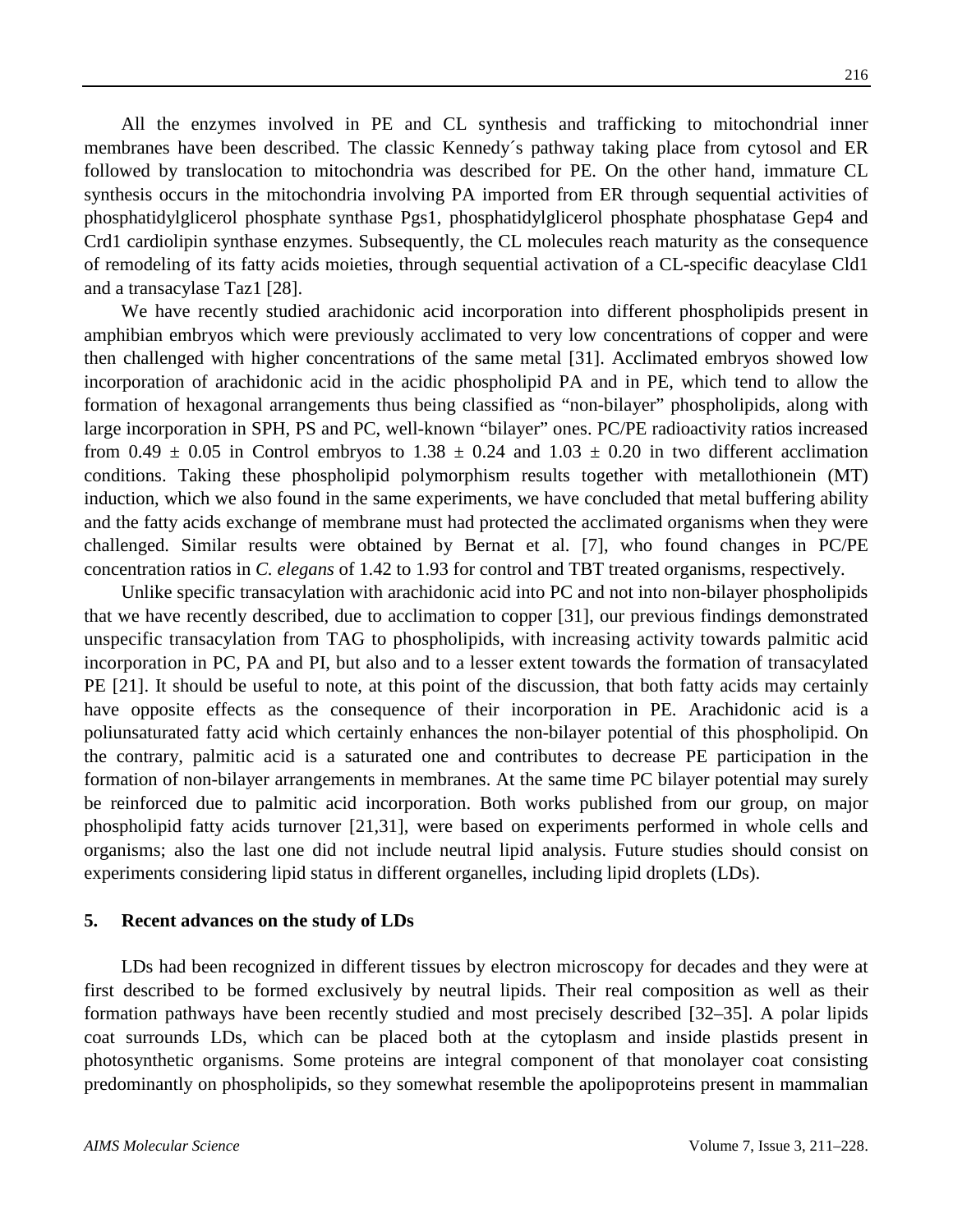plasma lipoproteins. Storage of neutral lipids in LDs contributes not only to provide energy needed for survival, but also to cell division, growth and stress response.

#### *5.1. Unicellular organisms*

While the majority of prokaryotes produces and stores polyhydroxyalkanoates (PHA) comprising specialized lipids such as poly(3-hydroxybutyrate) (P3HB), polyhydroxyvalerate (PHV), or copolymers such as poly(3-hydroxybutyrate-co-3-hydroxyvalerate); some of them and eukaryote organisms accumulate TAG. Reactions leading to TAG de novo formation take place in different compartments of unicellular organisms.

In the case of yeasts, TAG is synthesized between the two membrane leaflets of endoplasmic reticulum, where LPA is transformed in PA due to incorporation of a fatty acid that was synthesized in the cytosol, in a reaction catalyzed by acyl-CoA:lysophosphatidic acyltransferase (LPAAT). PA loses its polar head and is then transformed in DAG. A new acylation step transforms DAG molecules into TAG ones, which are immediately accumulated in nascent lipid droplets, that are surrounded by phospholipids and recruit proteins as perilipin, adipocyte differentiation-related protein (PAT) and tail-interacting protein of 47 kD (TIP47). The abundance of phospholipids in LDs is different from the one in ER, due to a process called "demixing". It has been confirmed that LDs contain more lysophospholipids and less SPH and PA compared to the total membrane [32]. PI and LPC are phospholipids that stimulate convex surfaces formation and are abundant in LDs, where they mix with the bilayer phospholipids PC and PS. On the other hand, phospholipids that stimulate concave surfaces formation (PA and PE) accumulate and form hexagonal arrangements at the point of droplet excision from the ER.

A remarkable characteristic of neutral lipid accumulation in microalgae is that these organisms synthesize TAG during the light period and utilize them in the dark, to obtain ATP. LD formation takes place both in the ER, as in yeasts, and within the plastid where they can grow facing the cytosol or toward the inside of the plastid, facing the stroma and are called plastoglobules (PTG). Specific family of proteins termed plastoglobulins, plastid lipid associated proteins, and fibrillins were found to be bound to PTG. Other proteins have been identified in microalgae LDs [32].

Bacteria accumulate neutral and polymeric lipids such as TAG, PHA, wax esters (WE) and sterol esters (SE). Most of them accumulate either TAG or PHA, but both neutral lipids are not found together. TAG is present only in aerobic heterotrophic bacteria and in cyanobacteria.

Alternative pathways for TAG synthesis do not involve DAG and the formation of TAG occurs from the transesterification of an acyl donor (e.g., acyl-CoA) to phospholipids. LD biogenesis may probably begin by the formation of very small triacylglycerol agglomerates that eventually apparently recruit phospholipids from the membrane to form a layer toward the cytoplasmic side. It has been reported in Rhodococcus sp LDs the presence of two major proteins, ro02104 and PspA, constituting about 15% of the total LD proteins [32].

#### *5.2. Interactions between LDs and nuclei and LDs and mitochondria*

New evidence for LDs present in the nucleus has been reported. Both the presence of them inside the nucleus as well as LDs from the cytoplasm exerting activities through sequestering transcription factors, enzymes, and chromatin components were suggested to be involved in the control of different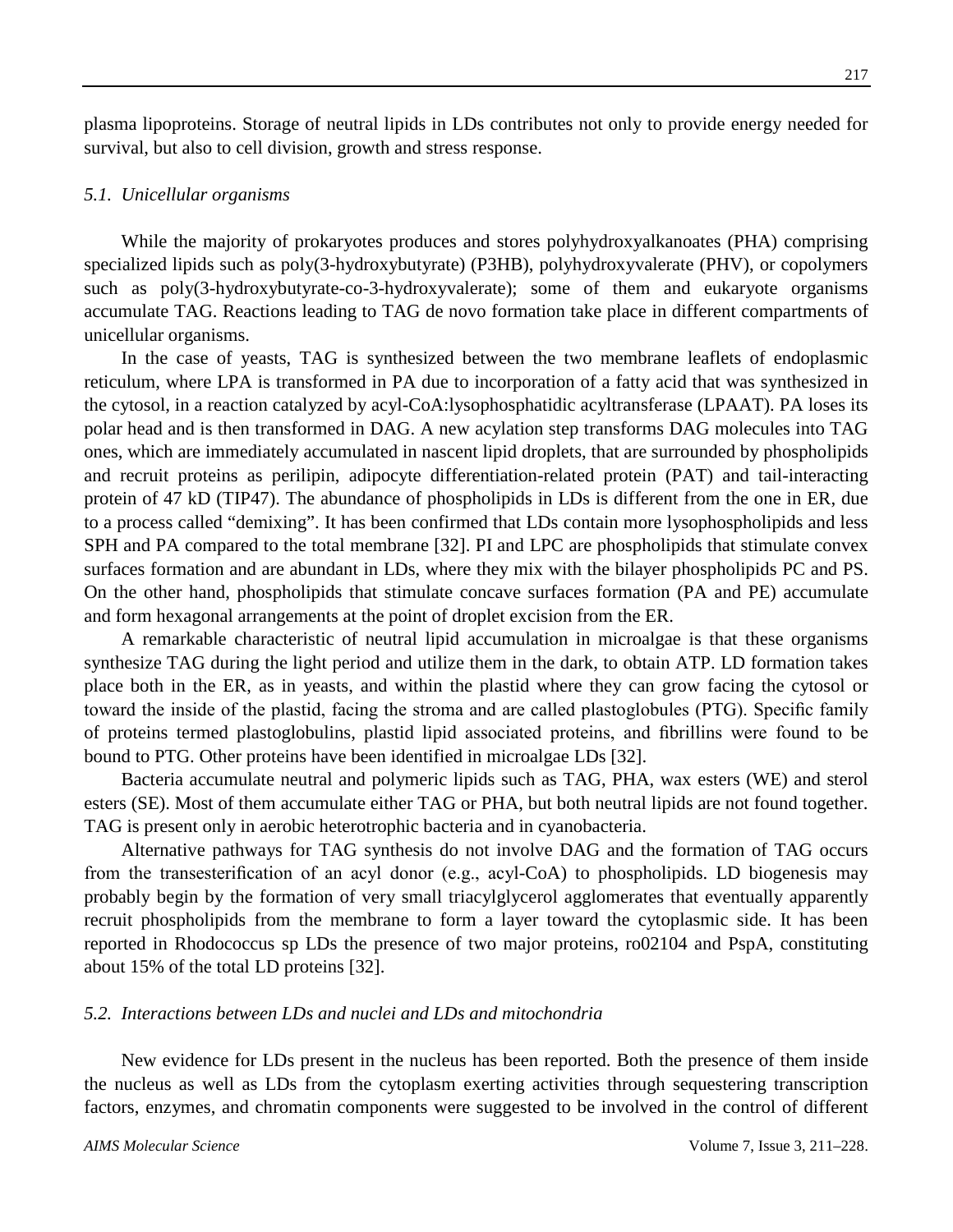molecules concentration in the nucleus. The LD protein Fsp27, expressed in adipocytes, promotes fusion between droplets, causing the formation of a single droplet per cell and interacts with the transcription factor NFAT5 (Nuclear factor of activated T cells). These recent investigations suggest the need for evaluation of the interaction between Fsp27 and NFAT5 regulation, for example by signaling pathways controlling lipolysis [33]. In Drosophila embryos, LDs are associated with large amounts of specific

histones. It has been proposed that this sequestration allows the organism to build up histone stores during oogenesis and keep them available for later chromatin assembly [36]. Li et al. [37] have also reported LDs to affect histone metabolism in the short term, by buffering the histone supply. These findings may probably be confirmed in other species as histones have been detected on LDs in housefly embryos, rat sebocytes, and mouse oocytes [33].

Oxidation of fatty acids in the mitochondria of mammalian cells was postulated to occur through the utilization of fatty acids present in LDs and/or in membranes. Recent studies have demonstrated that LDs are the principal source for these fatty acids oxidation inside the mitochondria. The rapid relocalization of fatty acids to mitochondria is thought to take place through direct transfer as LDs and mitochondria display close physical associations. Moreover, direct channeling of fatty acids from their site of release (droplets) to the site of consumption (mitochondria) may probably minimize the risk of toxic effects in the cells [33]. A promoter of mitochondrial fusion is important for LD formation and steroid signaling in Drosophila. Efficiency of lipid exchange between mitochondria, ER, and LDs is related to mitochondrial associated regulatory factor (Marf), the fly ortholog of mammalian mitofusins activity, which is a small GTPase that promotes fusion of the outer mitochondrial membrane. The ring gland, an endocrine tissue responsible for hormone secretion, contains LDs. Ring gland LDs receive sterols from the ER and store them as steryl esters; which are the precursors for the production of the steroid hormone ecdysone, in the mitochondrial matrix [38].

# **6. Signaling pathways involving TAG and phospholipids. Cell responses to the highly hidrofobic pesticide dieldrin and to oxidative stress caused by heavy metals**

LDs have recently been reported to have vast roles in a number of cellular processes [34,35], including lipid trafficking between organelles inside the cell, lipid exchange between cells in the same tissue and production of lipid-derived molecules such as lipoproteins or hormones [33,39].

Besides transesterification reactions taking place from phospholipids to TAG that have recently been described in bacteria [32], we have described above our findings on transacylation reactions taking place to form phospholipids from lysophospholipids and TAG, in oocytes exposed to the pesticide dieldrin [21]. Additionally, both the concentration of fatty acids (evidenced through separation under thin layer chromatography) as well as <sup>3</sup>H-palmitate radioactivity present in MAG fraction increased in dieldrin treated oocytes, thus indicating important TAG hydrolysis that exceeds transacylation processes. Also, in our studies on phospholipids esterification with arachidonic acid, not only did the PC/PE radioactivity ratio in Cu acclimated embryos rise, but also the sum of them (PC+PE) had increased, when compared to control embryos. That analysis of the results allows us now to suggest that not only could a possible transcacylation process between PE and PC has occurred, but also the synthesis of these phospholipids from lysophospholipids present in LDs could have occurred, which denotes the involvement of TAG in the remodeling of phospholipids [31]. A new insight on those hydrolysis and transacylation reactions between neutral and polar lipids together with recent advances, conduct us to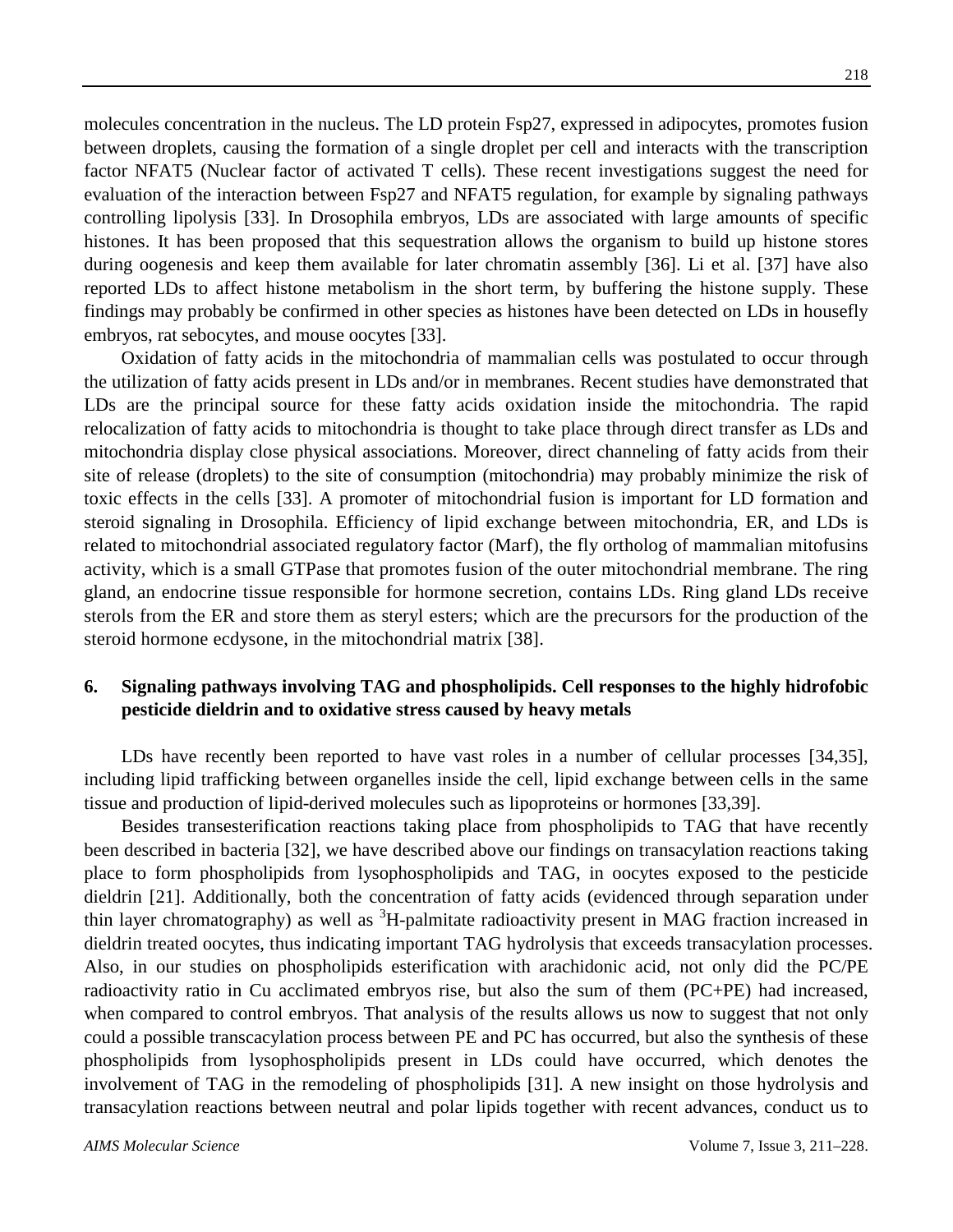suggest LDs as the specialized organelle where these reactions can take place. Those results are also consistent with the trafficking of newly synthetized LD phospholipids to different cell membranes, according to the need of cells and tissues to prevent more damages.

On the other hand, MAG and DAG formed during that process as well as excess of released fatty acids may certainly act as second messengers through activation of transcription cascades. Peroxisome proliferator-activated receptors (PPARs) had been reported to be the receptors involved in a signaling cascade that plays important roles for lipid homeostasis, upon their activation by natural ligands fatty acids and MAG. Their roles are limited to specific tissue types through differential expression of isoforms PPARα, PPARγ and PPARβ/δ [33,40]. PPARα has been reported to decrease lipid levels while PPARγ regulates lipid biosynthesis and PPARβ/δ is involved in fatty acid oxidation as well as the regulation of glucose and cholesterol levels in blood [40]. On the other hand, 2-arachidonoylglycerol, which is a 2-MAG has been reported as an endocannabinoid ligand, interacting with CB1/2 receptors from the endocannabinoid system (ECS), and other cellular targets such as mammalian unc13-1 (Munc13-1), PPARs and the target for anti-diabetic drugs GPR119 [41]. Both endocannabinoid ligands 2-MAG and anandamide are rapidly formed on demand for cellular processes. Regulation of 2-MAG concentration is carried out by serine hydrolase  $\alpha/\beta$ -hydrolase domain 6 (ABHD6) activity [41]. Nevertheless, some authors suggest that some tissues may contain preexisting amounts of both of them accumulated in LDs [42]. ECS is also known to impact the female reproductive system affecting folliculogenesis, oocyte maturation, and ovarian endocrine secretion [42]. Fan et al. [43] worked with *Xenopus* oocytes as a model for nuclear microinjection and expression. They reported that hawthorn flavonoids and prostaglandin E1 (PE1) increased the expression of endogenous lipoprotein lipase in microinjected oocytes and they also found that the effect was markedly enhanced by injection of exogenous PPARγ. The authors then concluded that there is an endogenous peroxisome proliferator response element regulatory system in *Xenopus* oocytes, which could respond to exogenous PPARγ. Nevertheless, it must be noted that PPARγ is naturally absent during early embryonic development of amphibian fertilized oocytes. On the contrary, PPARβ has been originally identified in that species and stages. Rotman et al. [44] detected PPARβ protein in all cell nuclei throughout embryogenesis, with a strong increase during gastrulation. They analyzed the impact of PPARβ on the transcriptome by RNAseq and identified PPARβ as a major promoter of differentiation *in vivo* and reported this transcription factor as the one controlling the expression of the majority of the genes, whose RNA level varies between the cleavage and gastrula stages. Michalik et al. [45] had previously described the absence of PPARγ mRNA in early stages of development and its presence in significant amounts in post-embryonic stages. They found a restricted pattern of this transcription factor expression mainly in the adipose tissue, and also in the kidney, and the liver. At the same time, they reported that PPARα and PPARβ are expressed ubiquitously in adult *Xenopus* organs (testes, liver, kidney, fat body, muscle, brain, spleen). Michalik et al. [45] also described rodent and human PPARs functions both during embryogenesis and in adult organisms, and discussed their importance in several vertebrate physiological pathways, such as the control of the inflammatory response and the maintenance of energy homeostasis.

Results from our laboratory demonstrated a similar step in cell responses to completely different stimuli, like dieldrin and  $Cu^{2+}$ , through rapid changes in phospholipid structures. Oocytes exposed to dieldrin incorporated the pesticide [46] and underwent to PLC activation and the formation of fertilization membrane [47], thus probably blocking sperm entry and leading to a decreased fertilization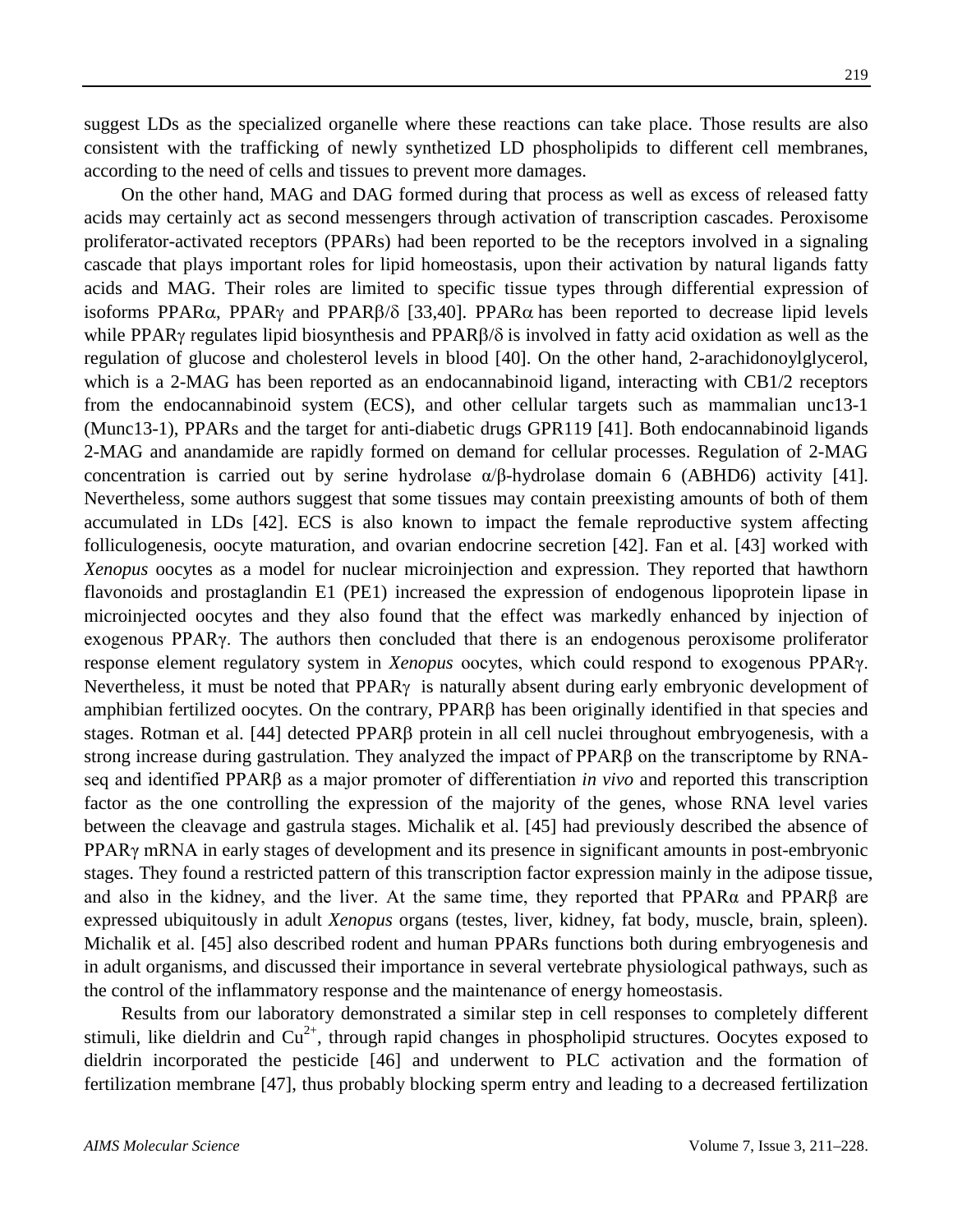rate [48,49]. On the other hand, heavy metals also produced alterations on reproduction of amphibian oocytes probably due to oxidative stress.

We have also investigated Cd and Cu effects on the inhibition of pentose phosphate pathway enzymes [50] and Zn effect [51–53] on the same enzymes, also modifying glutathione content in amphibian ovary, at concentrations able to inhibit oocytes fertilization. We have concluded that highmolecular-weight proteins, like glucose-6-phosphate dehydrogenase, should be able to bind Zn, leading to oxidative stress that conducted to the observed increase in endogenous glutathione content [52].

In accordance to our those previous findings, we decided to evaluate the possible alterations that take place on lipid polymorphism such as the changes in the fatty acyl phospholipids residues described above, as well as MT content during acclimation of toad embryos to Cu. Our findings could explain at least in part the protective effects exerted after challenging acclimated embryos to lethal concentrations of metals. These results also allow us to suggest that the aforementioned responses occur also at oxidative stressor concentrations that acclimate and protect embryos instead of producing adverse effects [31]. They also are in consonance with the ones demonstrated by Rotiskaya et al. [54] on the protective effect of double bonds in lipids on oxidative damage to membrane proteins caused by boronated chlorine e6 amide and tert-butyl hydroperoxide and Kim et al. [55] on antioxidant effect of PC supplemented in vivo to *Caenorhabditis elegans*.

#### **7. Lipid mediators in multiple cell responses to single toxic challenges**

Summarized cellular responses involving lipid mediators can be seen in the figures. Both oocytes that were exposed to a single toxic challenge with the organochlorinated pesticide dieldrin [21] (Figure 1), and embryos subjected to acclimation protocols to  $Cu^{2+}$  followed by unique toxic challenges at different concentrations, with the same heavy metal (Figure 2), are illustrated. Results from our research works as well as bibliography whose findings are in agreement with ours are presented. Based on our results reported in Fonovich et al. [31] we have previously discussed the possible existence of different molecule responses to acclimation, providing protection to embryos against unique toxic challenges, through changes in phospholipid polymorphism [26,27] and MT induction, as could be observed through the increased survival rates. A variety of published articles reinforce our findings [7,10,40–42,55]. In the light of them, we can now suggest that those seemingly unconnected cellular responses may be part of coordinated joints, involving lipid and carbohydrate metabolism, glutathione and MTs protective effects as well as transcription and translation events elicited by second messenger's generation in LDs. The participation of membrane lipid molecules as mediators in response to exposure to xenobiotic substances can also be observed now as the sum of processes taking place from the beginning of the insult, as rapid lipid turnover, to the later events preventing greater cell damages, as transacylation reactions leading to the stabilization of membrane bilayers.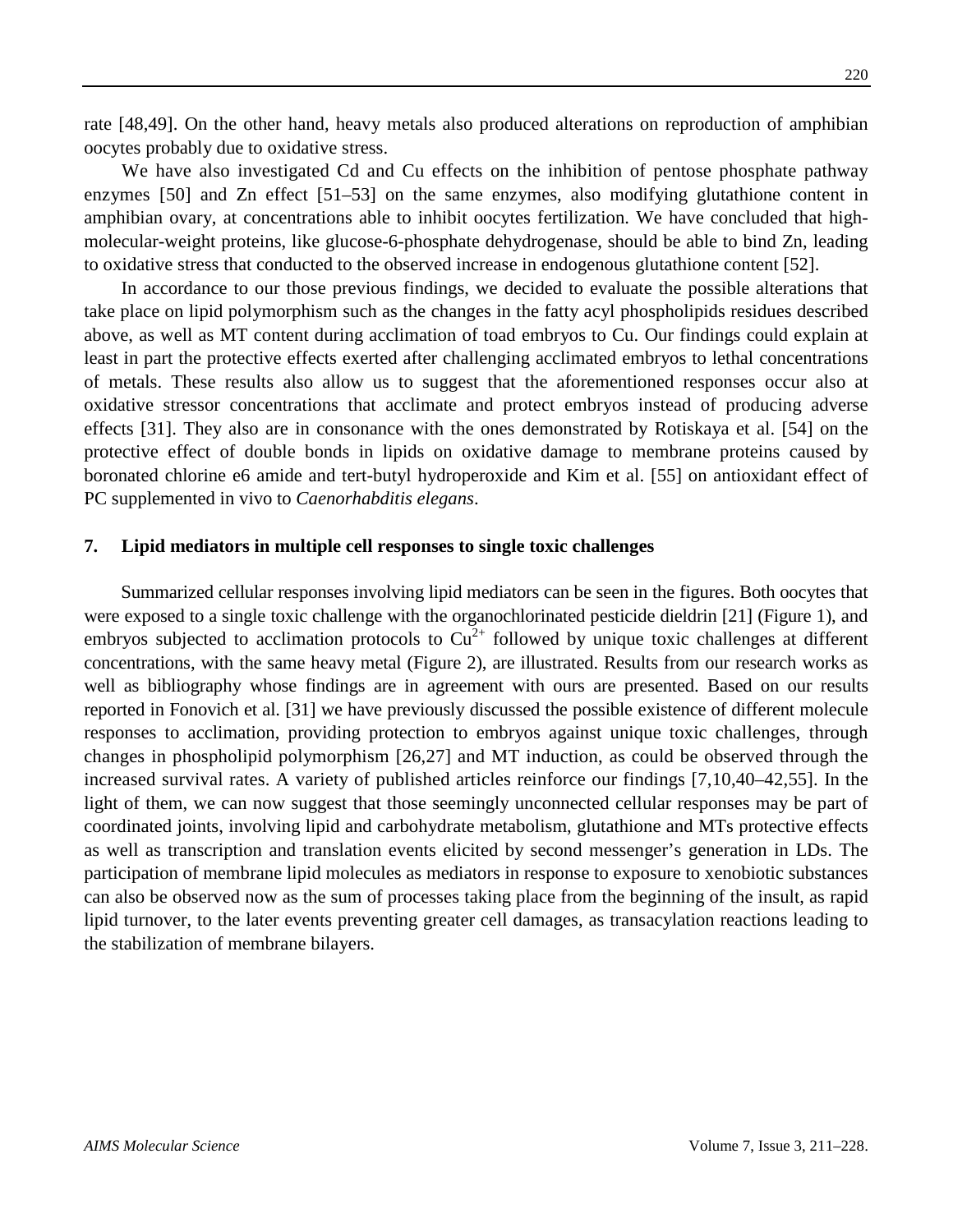

**Figure 1.** Illustration showing the molecular responses involving lipid reactions in *Rinella arenarum* oocytes exposed to the organochlorinated pesticide Dieldrin. An enlarged lipid droplet (LD) formed in the ER is shown.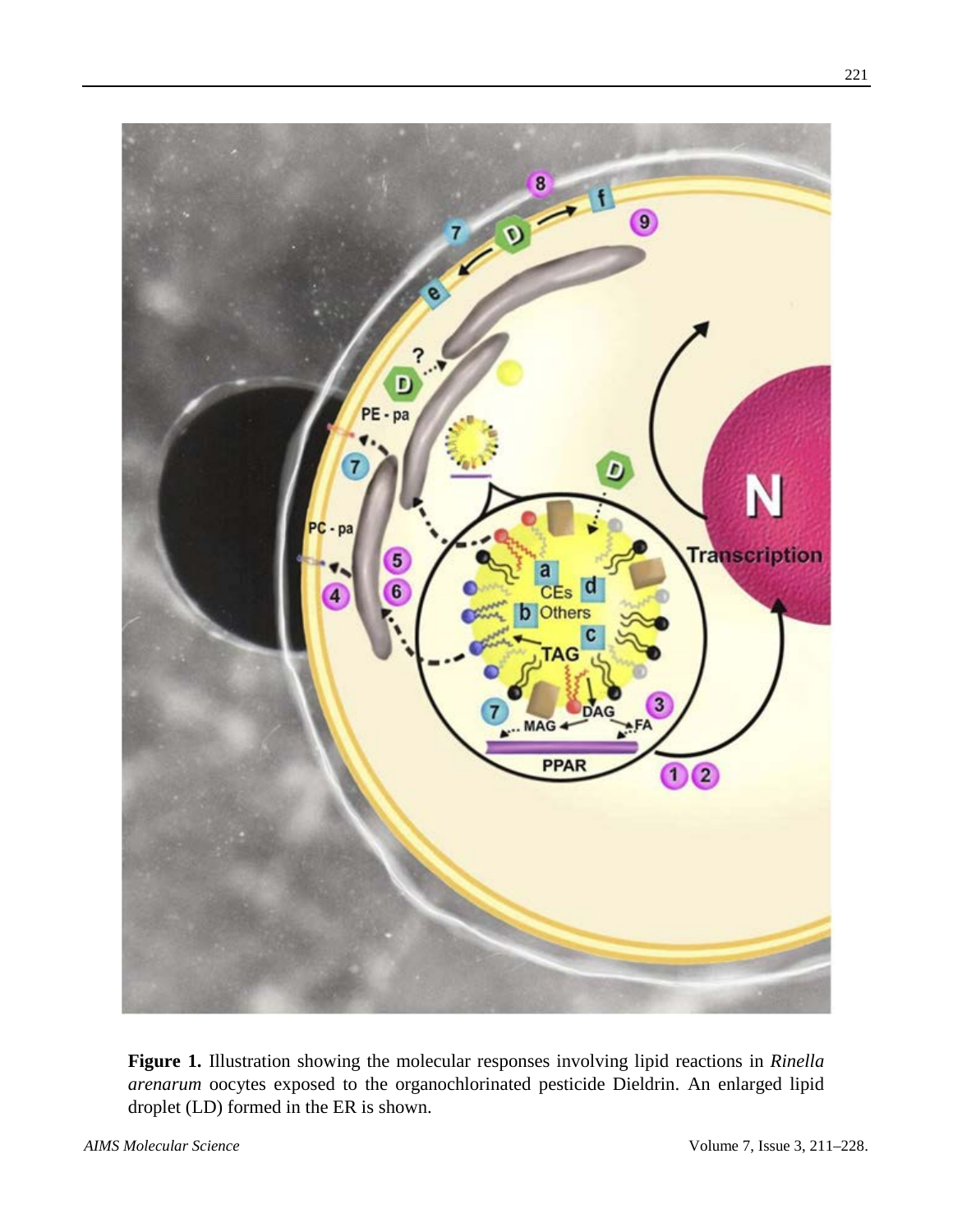Notes: **Abbreviations**: PE-pa: <sup>3</sup>H-palmitic acid containing PE; PC-pa: <sup>3</sup>H-palmitic acid containing PC; CEs: cholesterol esters; TAG: triacylglycerols; DAG: Diacylglycerols MAG: monoacylglycerols; PPAR: peroxisome proliferator-activated receptor.

The blue circles and squares respectively show an outline of the effects reported by the author on fatty acids exchange in phospholipids and glycerides and enzymatic activities according with them:  $\tau$ : Fonovich de Schroeder and Pechén de D´Angelo [21].  $\tau$ : acyl- $CoA: \quad acylglycerophosphocholine \quad transferase; \quad b : \quad acyl-coA: acylglycerophospho$ ethanolamine transferase;  $\bullet$ : TAG:phospholipid acyltransferase specific for the sn-2 position;  $\mathbf{d}$ : TAG lipase;  $\mathbf{e}$ : PC specific phospholipase C;  $\mathbf{f}$ : PIP<sub>2</sub> specific phospholipase C.

The violet circles show reference cites in agreement with the effects reported in  $\boxed{7}$ :

 $\bullet$ : Poursharifi et al. [41];  $\bullet$ : Walker et al. [42];  $\bullet$ : [Grygiel-Górniak](https://pubmed.ncbi.nlm.nih.gov/?term=Grygiel-G%C3%B3rniak+B&cauthor_id=24524207) [40];  $\bullet$ : Zhang et

al. [10];  $\bullet$ : Kim et al. [55];  $\bullet$ : Bernat et al. [7];  $\bullet$ : Fonovich de Schroeder and Pechén de D´Angelo [47];  $\bullet$ : Fonovich de Schroeder [13].

Symbols and arrows: : LD; : proteins;  $\mathbf{D}$ : Dieldrin;  $\frac{1}{2}$ : phospholipids; : lysophospholipids; : LysoPC;  $\vec{A}$ : PE; : LysoPE;  $\vec{A}$ : PE;  $\vec{I}$ : reactions leading to the effects described by the authors or other researchers;  $\hat{\cdot}$ : possible stimulation;  $\hat{\cdot}$ : possible phospholipid trafficking.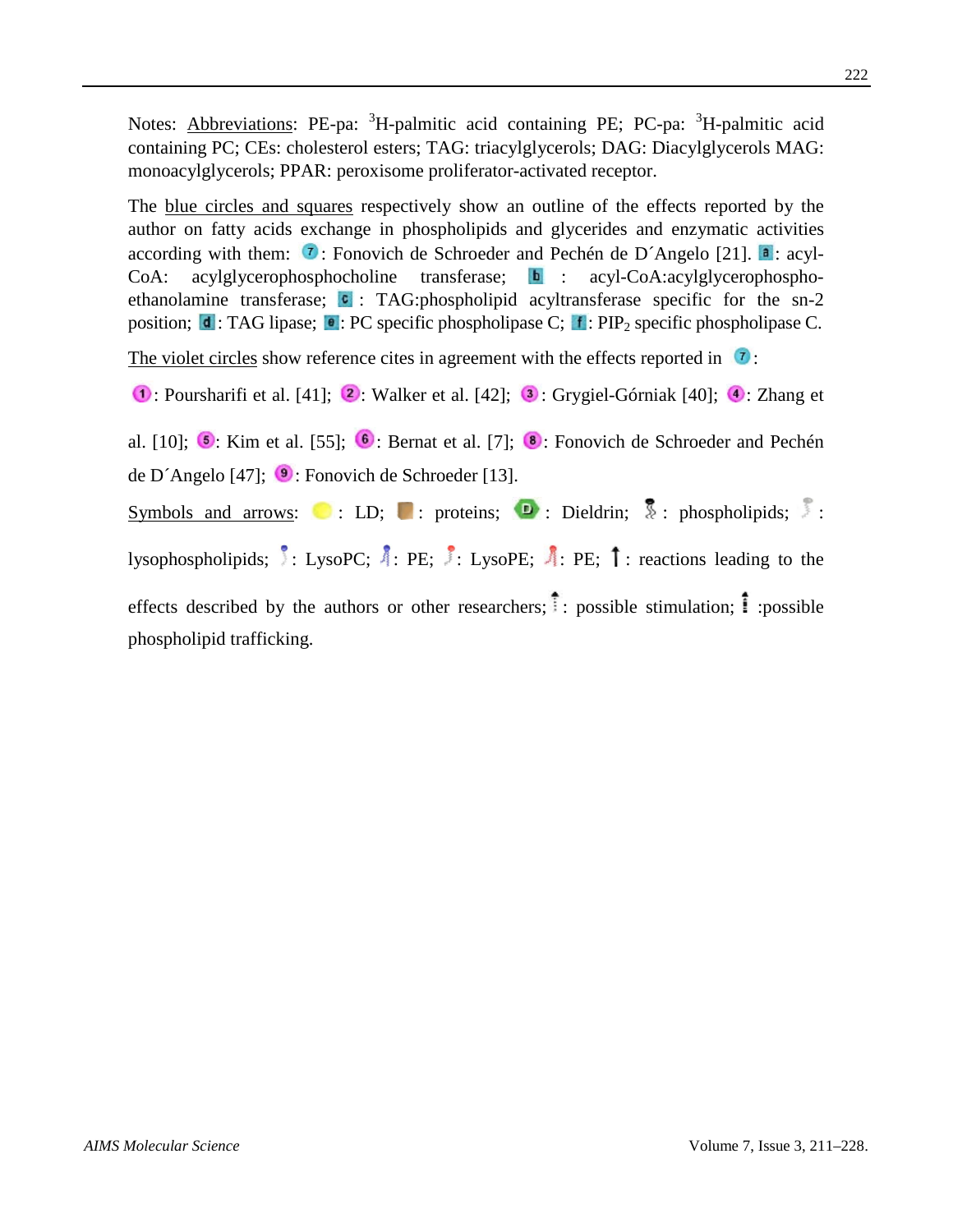

**Figure 2.** Illustration showing the molecular responses involving lipid reactions in *Rinella arenarum* embryos subjected to acclimation to  $Cu^{2+}$ . An enlarged lipid droplet (LD) formed in the ER is shown.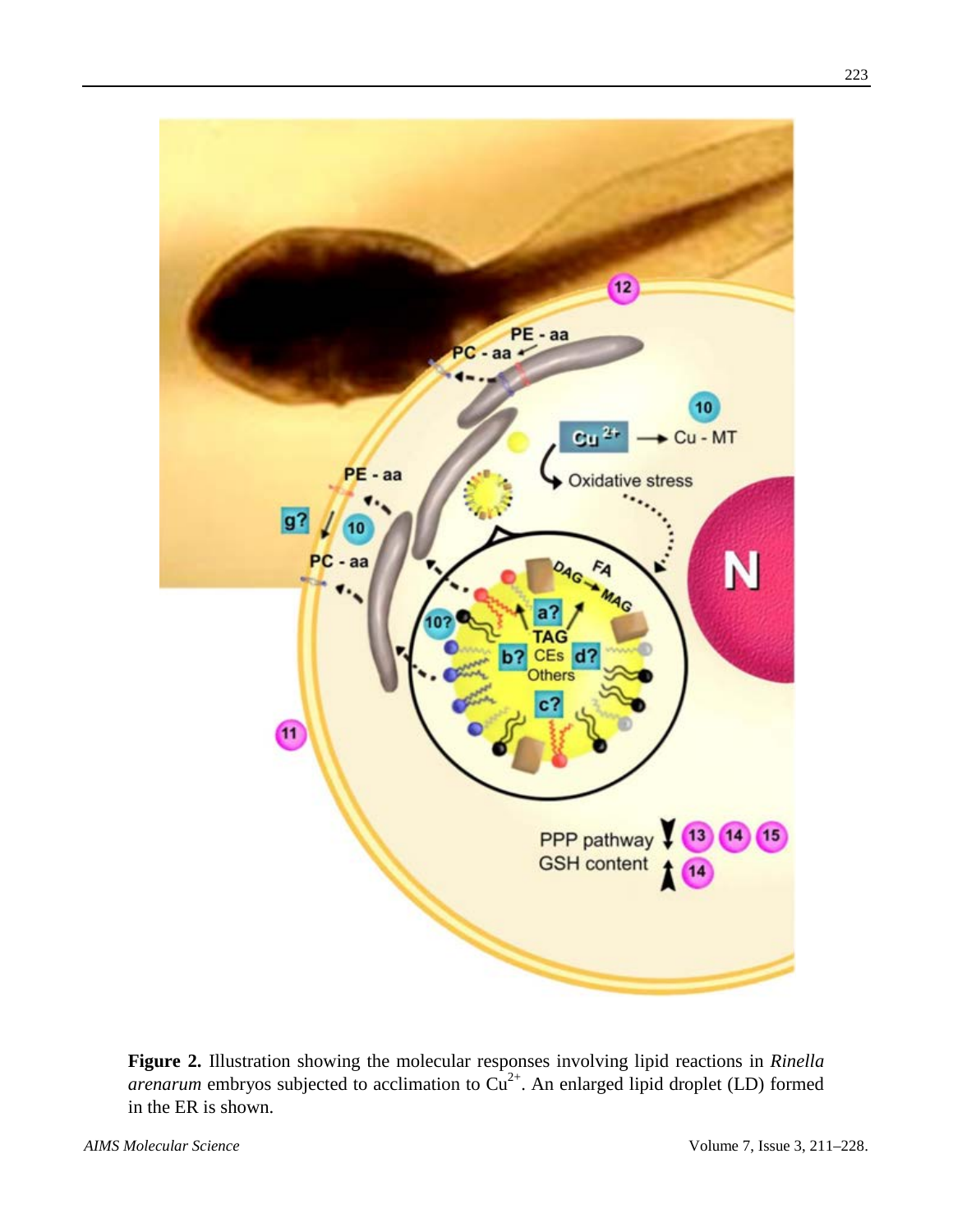Notes: **Abbreviations**: PE-aa: <sup>3</sup>H-arachidonic acid containing PE; PC-aa: <sup>3</sup>H-arachidonic acid containing PC; Cu-MT: Methallotionein bound to  $Cu^{2+}$ ; CEs: cholesterol esters. PPP pathway: pentose phosphate pathway; GSH content: glutathione content.

The blue circles and squares respectively show an outline of the effects reported by the author on fatty acids exchange in phospholipids or suspected in these molecules and

glycerides  $(?)$ , as well as enzymatic activities according with them:  $\mathbb{I}^{\bullet}$ : Fonovich et al. [31].

 $\bullet$ : acyl-CoA:acylglycerophosphocholine transferase;  $\bullet$ : acyl-CoA:acylglycerophosphoethanolamine transferase;  $\bullet$ : TAG:phospholipid acyltransferase specific for the sn-2 position;  $\mathbf{d}$ : TAG lipase;  $\mathbf{P}$ : phospholipid transacylase activity.

The <u>violet circles</u> show reference cites in agreement with the effects reported in  $\frac{10}{11}$ .

Rotiskaya et al. [54];  $\frac{12}{2}$ : Kim et al. [55];  $\frac{13}{2}$ : Carattino et al. [50];  $\frac{14}{2}$ : Naab et al. [52];

: Fonovich de Schroeder [53].

Symbols and arrows: : LD; : proteins;  $\mathbb{R}^2$ : copper ions;  $\overline{\mathbb{R}}$ : phospholipids; : lysophospholipids;  $\cdot \cdot$  LysoPC;  $\cdot \cdot$  PE;  $\cdot \cdot$  E: LysoPE;  $\cdot \cdot$  PE;  $\cdot \cdot$  reactions leading to the effects described by the authors or other researchers;  $\cdot$ : possible stimulation;  $\cdot$ : possible phospholipid trafficking;  $\sharp$  : pentose phosphate pathway enzymes decreased activity;  $\sharp$  : endogenous glutathione content increase.

## **8. Conclusion**

The present work consists of describing and updating various aspects of lipid metabolism, as well as the protection of cells and tissues against different xenobiotics by modifying membrane phospholipids. It shows a description of the interaction between neutral lipids and lysophospholipids, in addition to the enzymatic activities responsible for the exchange of fatty acids in phospholipids of oocytes and amphibian embryos. The alterations previously reported are part of the early responses to exposure to toxic and acclimatization concentrations of dieldrin and copper ions, respectively. Some of them suggest transitions from non-bilayer to bilayer arrangements of major phospholipids as a consequence of the remodeling of PE and PC. New elements are provided to discuss the possible participation of LD as the organelle where these processes take place and also to discuss the joint responses of phospholipids, MT, glutathione content and the activity of the enzymes of the pentose phosphate pathway.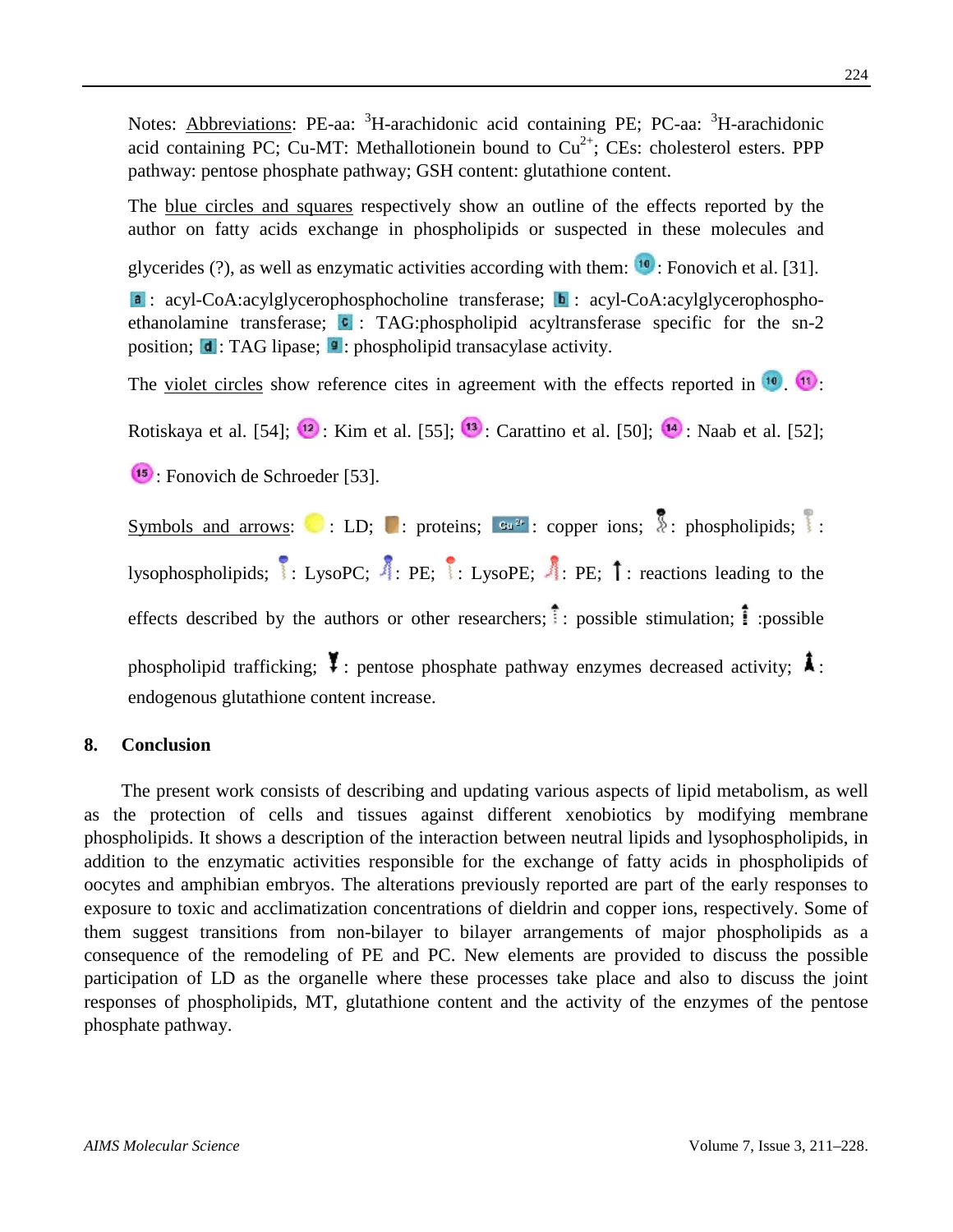## **Acknowledgments**

This work was supported in part by the Science, Technology and Innovation Ministry (under grant FONCyT PICT 2017-0706) and by the School of Science and Technology from National University of San Martín. Figures 1 and 2 were illustrated by Silvina Mariel Schroeder. The author appreciates Cristina Pérez Coll kindly provision of embryo photograph shown in Figure 2. Photograph shown in Figure 1 belongs to the author.

# **Conflict of interest**

The author declares no conflict of interest for the contributions in this manuscript.

# **References**

- 1. Lou HY, Zhao W, Li X, et al. (2019) Membrane curvature underlies actin reorganization in response to nanoscale surface topography. *Procced Natl Acad Sci* 116: 23143–23151.
- 2. Jensen MO, Mouritsen OG (2004) Lipids do influence protein function—the hydrophobic matching hypothesis revisited. *Biochim Biophys Acta* 1666: 205–226.
- 3. Dawaliby R, Trubbia C, Delporte C, et al. (2015) Phosphatidylethanolamine Is a Key Regulator of Membrane Fluidity in Eukaryotic Cells. *J Biol Chem* 291: 3658–3667.
- 4. Bieberich E (2018) Sphingolipids and lipid rafts: Novel concepts and methods of analysis. *Chem Phys Lipids* 216: 114–131.
- 5. Sezgin E, Levental I, Mayor S, et al. (2017) The mistery of membrane organization: composition, regulation and physiological relevance of lipid rafts. *Nat Rev Mol Cell Biol* 18: 361–374.
- 6. Athenstaedt K, Daum G (1999) Phosphatidic acid, a key intermediate in lipid metabolism. *Eur J Biochem* 266: 1–16.
- 7. Bernat P, Gajewska E, Szewczyk R, et al. (2014) Tributyltin (TBT) induces oxidative stress and modifies lipid profile in the filamentous fungus *Cunninghamella elegans*. *Environ Sci Pollut Res* 21: 4228–4235.
- 8. Voelker DR (2003) New perspectives on the regulation of intermembrane glycerophospholipid traffic. *J Lipid Res* 44: 441–449.
- 9. Carman GM, Han GS (2018) Phosphatidate phosphatase regulates membrane phospholipid synthesis via phosphatidylserine synthase. *Adv Biol Regul* 67: 49–58.
- 10. Zhang P, Csaki LS, Ronquillo E, et al. (2019) Lipin 2/3 phosphatidic acid phosphatases maintain phospholipid homeostasis to regulate chylomicron synthesis. *J Clin Invest* 129: 281–295.
- 11. Fonovich T, Magnarelli G (2013) Phosphoinositide and phospholipid phosphorylation and hydrolysis pathways – Organophosphate and organochlorine pesticides effects. *Adv Biol Chem* 3: 22–35.
- 12. Fonovich de Schroeder TM, Pechén de D´Angelo AM (1991) Dieldrin effects on phospholipid metabolism in *Buffo arenarum* oocytes. *Comp Biochem Physiol* 98C: 287–292.
- 13. Fonovich de Schroeder TM, Pechén de D´Angelo AM (1995) Dieldrin modifies the hydrolysis of PIP2 and decreases the fertilization rate in *Buffo arenarum* oocytes. *Comp Biochem Physiol* 112C: 61–67.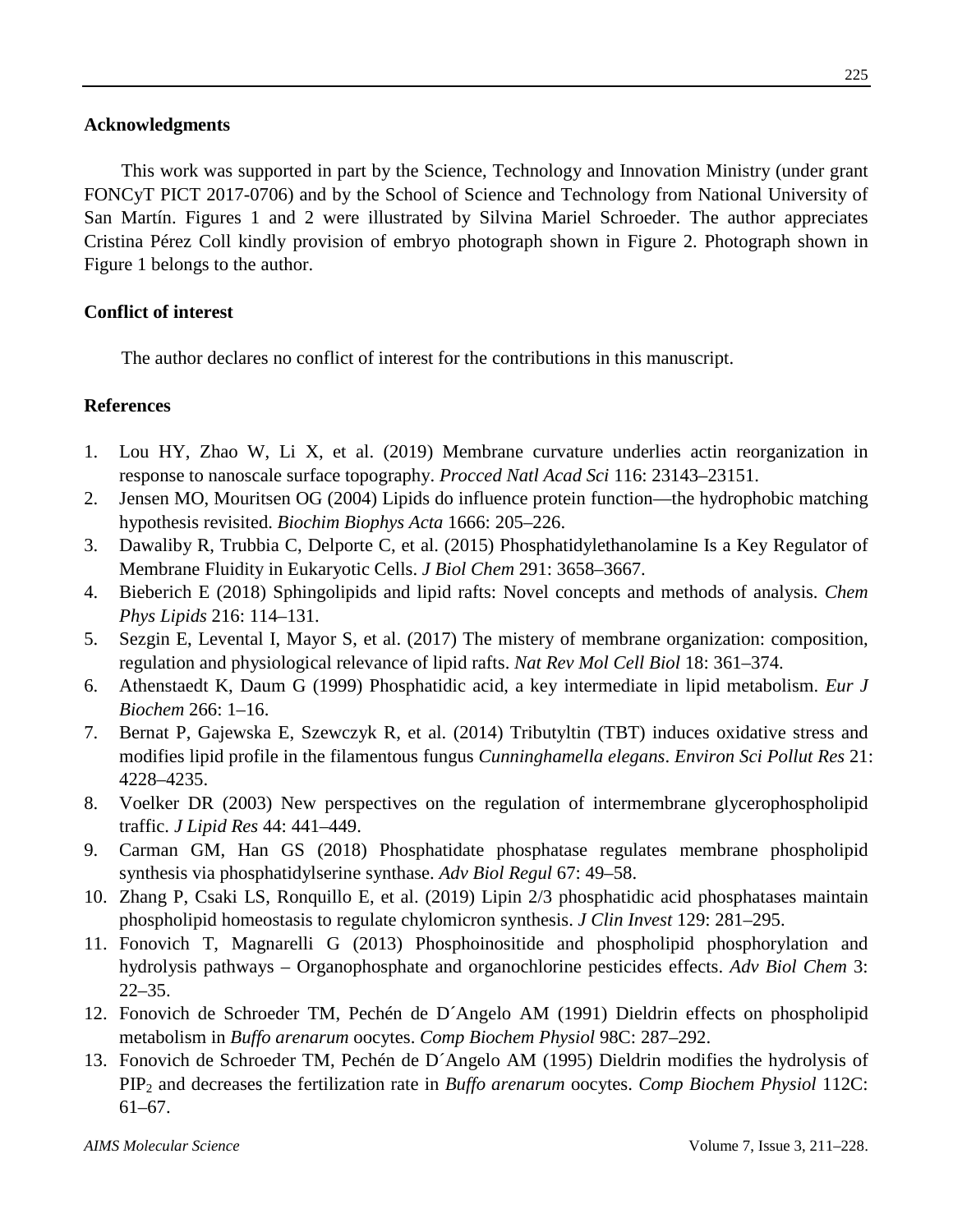- 14. Nishio K, Sugimoto Y, [Fujiwara](https://www.ncbi.nlm.nih.gov/pubmed/?term=Fujiwara%20Y%5BAuthor%5D&cauthor=true&cauthor_uid=1569201) Y, et al. (1992) Phospholipase C-mediated hydrolysis of phosphatidylcholine is activated by cis-diamminedichloroplatinum (II). *J Clin Invest* 89: 1622–1628.
- 15. Nakamura Y, Awai K, Masuda T, et al. (2005) A novel phosphatidylcholine-hydrolyzing phospholipase C induced by phosphate starvation in Arabidopsis. *J Biol Chem* 280: 7469–7476.
- 16. Cruz-Ramírez A, Oropeza-Aburto A, Razo-Hernández F, et al. (2006) Phospholipase DZ2 plays an important role in extraplastidic galactolipid biosynthesis and phosphate recycling in Arabidopsis roots. *Proc Natl Acad Sci USA* 103: 6765–6770.
- 17. Zavaleta-Pastor M, Sohlenkamp C, Gao JL, et al. (2010) *Sinorhizobium meliloti* phospholipase C required for lipid remodeling during phosphorus limitation. *Proc Natl Acad Sci* 107: 302–307.
- 18. Billah MM, Anthes JM (1990) The regulation and cellular functions of phosphatidylcholine hydrolysis. *[Biochem J](https://www.ncbi.nlm.nih.gov/pmc/articles/PMC1131573/?page=9)* 269: 281–291.
- 19. Richmond GS, Smith TK (2011) Phospholipases A1. *[Int J Mol Sci](https://www.ncbi.nlm.nih.gov/pmc/articles/PMC3039968/)* 12: 588–612.
- 20. Köhler GA, Brenot A, Haas-Stapleton E, et al. (2006) Phospholipase A2 and Phospholipase B Activities in Fungi. *Biochim Biophys Acta* 1761: 1391–1399.
- 21. Fonovich de Schroeder TM, Pechén de D´Angelo AM (2000) The turnover of phospholipid fatty acyl chains is activated by the insecticide Dieldrin in *Buffo arenarum* oocytes. *J Biochem Molec Toxicol* 14: 82–87.
- 22. Wocławek-Potocka I, Rawińska P, Kowalczyk-Zieba I, et al. (2014) Lysophosphatidic Acid (LPA) Signaling in Human and Ruminant Reproductive Tract. *Mediators Inflamm* 2014: 1–14.
- 23. Ye X, Chun J (2010) Lysophosphatidic Acid (LPA) Signaling in Vertebrate Reproduction. *Trends Endocrinol Metab* 21: 1–17.
- 24. Kuriyama S, Theveneau E, Benedetto A, et al. (2014) In vivo collective cell migration requires an LPAR2-dependent increase in tissue fluidity. *[J Cell Biol](https://www.ncbi.nlm.nih.gov/pmc/articles/PMC4085712/)* 206: 113–127.
- 25. Jasieniecka-Gazarkiewicz K, Lager I, Carlsson AS, et al. (2017) Acyl-CoA: Lysophosphatidylethanolamine Acyltransferase Activity Regulates Growth of Arabidopsis. *Plant Physiol* 174: 986–998.
- 26. Cullis PR, De Kruijff B (1979) Lipid polymorphism and the functional roles of lipids in biological membranes. *Biochim Biophys Acta* 559: 399–420.
- 27. Dowhan W, Bogdanov M, Mileykovskaya E (2008) Functional roles of lipids in membranes, In: Vance DE, Vance JE, *Biochemistry of lipids, lipoproteins and membranes*, 5 Eds., Canada: Elsevier, 1–35.
- 28. Ball WB, Neff JK, Gohil VM (2018) The role of non-bilayer phospholipids in mitochondrial structure and function. *FEBS Lett* 592: 1273–1290.
- 29. Baker CD, Ball WB, Pryce EN, et al. (2016) Specific requirements of nonbilayer phospholipids in mitochondrial respiratory chain function and formation. *Mol Biol Cell* 27: 2161–2171.
- 30. Gasanov SE, Kim AA, Yaguzhinsky LS, et al. (2018) Non-bilayer Structures in Mitochondrial Membranes Regulate ATP Synthase Activity. *Biochim Biophys Acta* 1860: 586–599.
- 31. Fonovich TM, Perez-Coll CS, Fridman O, et al. (2016) Phospholipid changes in *Rhinella arenarum* embryos under different acclimation conditions to copper. *Comp Biochem Physiol Part C* 189: 10–16.
- 32. Garay LA, Boundy-Mills KL, Germa JB (2014) Accumulation of High-Value Lipids in Single-Cell Microorganisms: A Mechanistic Approach and Future Perspectives. *J Agric Food Chem* 67: 2709–2727.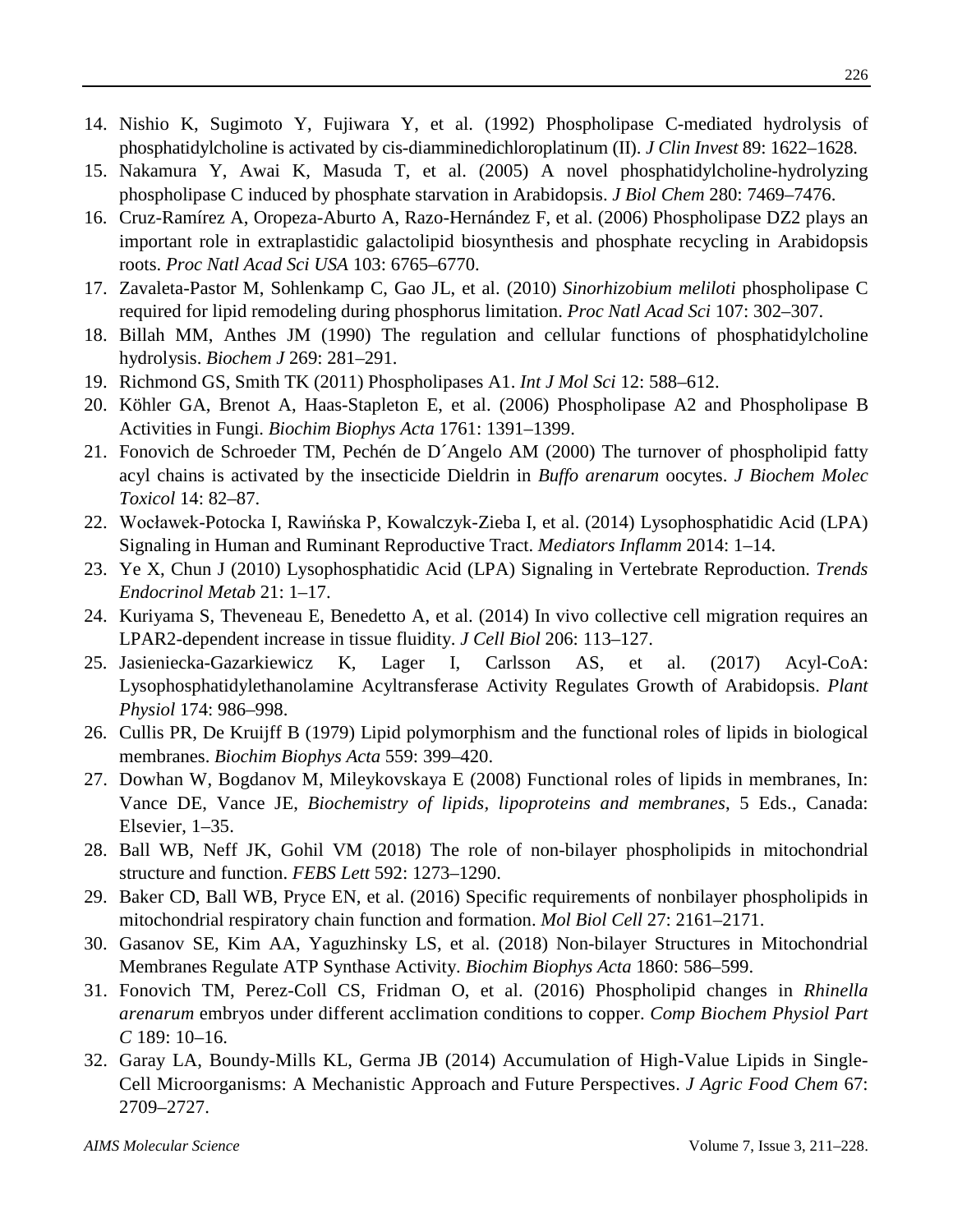- 33. Welte MA (2015) Expanding roles for lipid droplets. *Curr Biol* 25: R470–R481.
- 34. Meyers A, Weiskittel TM, Dalhaimer P (2017) Lipid Droplets: Formation to Breakdown. *[Lipids](https://www.ncbi.nlm.nih.gov/pubmed/28528432)* 52: 465**–**475.
- 35. Olzmann JA, Carvalho P (2019) Dynamics and functions of lipid droplets. Nat Rev *Mol Cell Biol* 20: 137–155.
- 36. Li Z, Thiel K, Thul PJ, et al. (2012) Lipid droplets control the maternal histone supply of Drosophila embryos. *Curr Biol* 22: 2104–2113.
- 37. Li Z, Johnson MR, Ke Z, et al. (2014) Drosophila lipid droplets buffer the H2Av supply to protect early embryonic development. *Curr Biol* 24: 1485–1491.
- 38. Huang X, Warren JT, Gilbert LI (2008) New players in the regulation of ecdysone biosynthesis. *J Genet Genomics* 35: 1–10.
- 39. Herms A, Bosch M, Ariotti N, et al. (2013) Cell-to-cell Heterogeneity in Lipid Droplets Suggests a Mechanism to Reduce Lipotoxicity. *Curr Biol* 23: 1489–1496.
- 40. Grygiel-Górniak B (2014) Peroxisome Proliferator-Activated Receptors and Their Ligands: Nutritional and Clinical Implications. A Review. *Nutr J* 13: 17–26.
- 41. Poursharifi P, Madiraju SRM, Prentki M (2017) Monoacylglycerol Signalling and ABHD6 in Health and Disease Diabetes. *Obes Metab* 19: 76–89.
- 42. Walker OLlS, Holloway AC, Raha S (2019) The role of the endocannabinoid system in female reproductive tissues *. J Ovarian Res* 12: 3–12.
- 43. Fan C, Yan J, Qian Y, et al. (2006) Regulation of Lipoprotein Lipase Expression by Effect of Hawthorn Flavonoids on Peroxisome Proliferator Response Element Pathway. *J Pharmacol Sci* 100: 51–58.
- 44. Rotman N, Guex N, Gouranton E, et al. (2013) PPARβ interprets a chromatin signature of pluripotency to promote embryonic differentiation at gastrulation. *PLoS One* 8: e83300.
- 45. Michalik L, Desvergne B, Dreyer C, et al. (2002) PPAR expression and function during vertebrate development. *Int J Dev Biol* 46: 105–114.
- 46. Fonovich de Schroeder TM (1993) Efecto del Dieldrin sobre la transducción de señales en ovocitos de sapo *Bufo arenarum*, Hensel. PhD thesis. Pharmacy and Biochemistry Faculty. Buenos Aires University, 1–181.
- 47. Fonovich de Schroeder TM (1997) Pretreatment ofamphibian oocytes with the organochlorinated pesticide Dieldrin facilitates the formation of the fertilization membrane after insemination. *Acta Toxicol Arg* 5: 81–83.
- 48. Wozniak KL, Tembo [M,](https://pubmed.ncbi.nlm.nih.gov/30012841-plc-and-ip-3-evoked-ca-2-release-initiate-the-fast-block-to-polyspermy-in-xenopus-laevis-eggs/?from_term=amphibian+fertilization+membrane+&from_filter=simsearch2.ffrft&from_pos=1#affiliation-1) Phelps WA, et al. (2018) PLC and IP 3-evoked Ca2+ Release Initiate the Fast Block to Polyspermy in *Xenopus laevis* Eggs. *J Gen Physiol* 150: 1239**–**1248.
- 49. Fonovich de Schroeder TM, Pechén de D´Angelo AM (1995) The effect of Dieldrin on *Clostridium perfringens* posphatidylcholine phospholipase C activity. *Pest Biochem Physiol* 51: 170–177.
- 50. Carattino MD, Peralta S, Pérez-Coll C, et al. (2004) Effects of Long-Term Exposure to Cu2+ and Cd2+ on the Pentose Phosphate Pathway Dehydrogenase Activities in the Ovary of Adult *Bufo Arenarum*: Possible Role as Biomarker for Cu2+ Toxicity. *Ecotoxicol Environ Saf* 57: 311**–**318.
- 51. Fonovich de Schroeder TM, Preller AF, Naab F, et al. (2000) Acumulación de Zn en ovocitos de sapo *Bufo arenarum*: efecto sobre el metabolismo de carbohidratos. *Rev Bras Toxicol* 13: 55–61.